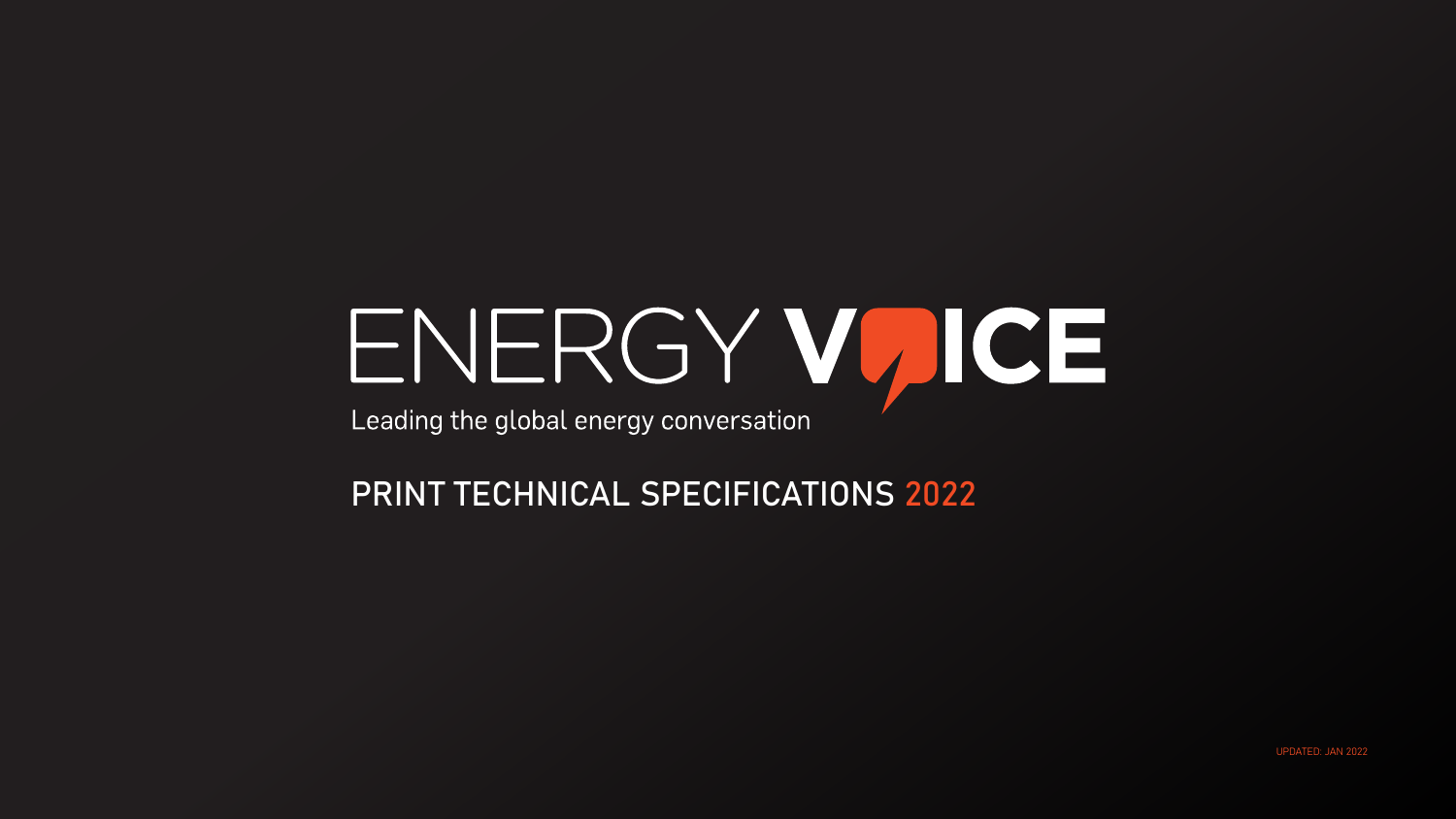# ADVERTISING DIMENSIONS

 $\rightarrow$  Production: Coldset magloid format, stiched and trimmed. Paper stock: 52gsm improved newsprint

The Press and Journal's Energy Voice supplement leads the way in providing the UK and international energy industry with news on a range of latest topics, plus extensive coverage of global events and exhibitions. Its unbiased journalistic approach has earned it an unparallelled reputation.

Published on the first Monday of every month, Energy Voice provides an unique opportunity to reach key business decision makers in this industry.



Trim: H 335mm x W 269mm Bleed: H 345mm x W 279mm

Trim: H 335mm x W 538mm Bleed: H 345mm x W 548mm

(Must be supplied as one file - not separate pages)



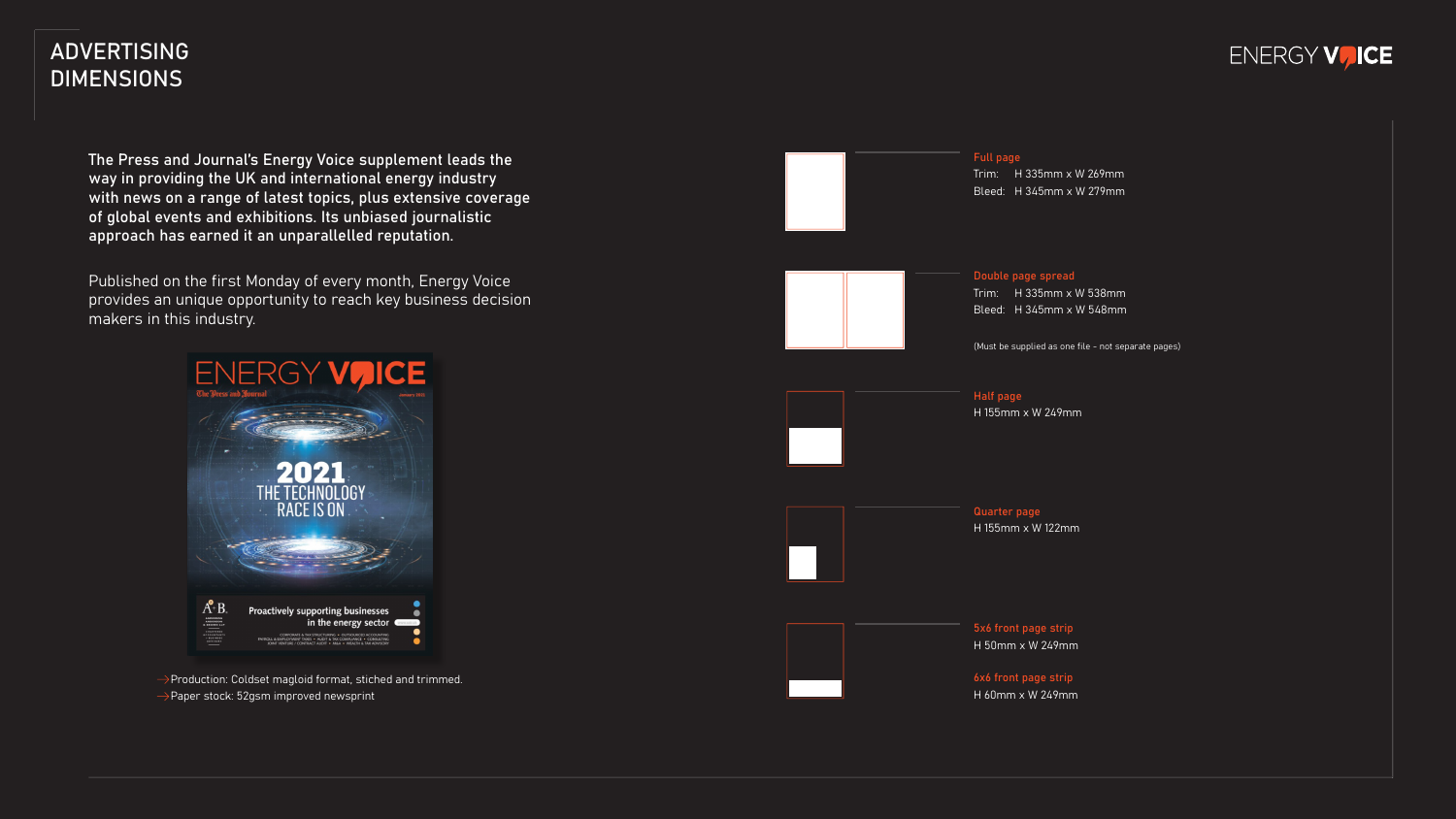# ADVERTISING ARTWORK

# COLUMN WIDTHS

Energy does not support Microsoft Publisher formats. TIFF and JPEG completed file formats should be avoided as text/graphics will be screened and black will be converted to 4 process colours.

All advertisements for publication including those with bleed should be supplied without crop marks and sized exactly to the artboard.



TIF

 $\rightsquigarrow$ 

 $|PUB$ 

 $\rightarrow$ 

 $|JPEG|$  $\rightsquigarrow$ 



# PREFERRED PDF FORMAT

| Columns         |     |     |     | ÆТ  |     |
|-----------------|-----|-----|-----|-----|-----|
| Display (mm) 37 | 70. | 122 | 164 | 206 | 249 |

Page Depth: 315mm Half Page Depth: 155mm

#### Our preferred format is Acrobat 4 (PDF version 1.3)

Please ensure saved or exported files for publication are Acrobat 4 (PDF version 1.3) with all fonts embedded. This PDF version will avoid potential transparency problems and reduce the possibility of being rejected by Asura (our file-checking software).

# SENDING ARTWORK

Hi-res PDFs can be transferred to us via our online adverts submission website: http://ads.ajl.co.uk New users please fill a out new member profile form (found online). All adverts must be supplied with a valid order number or URN naming convention.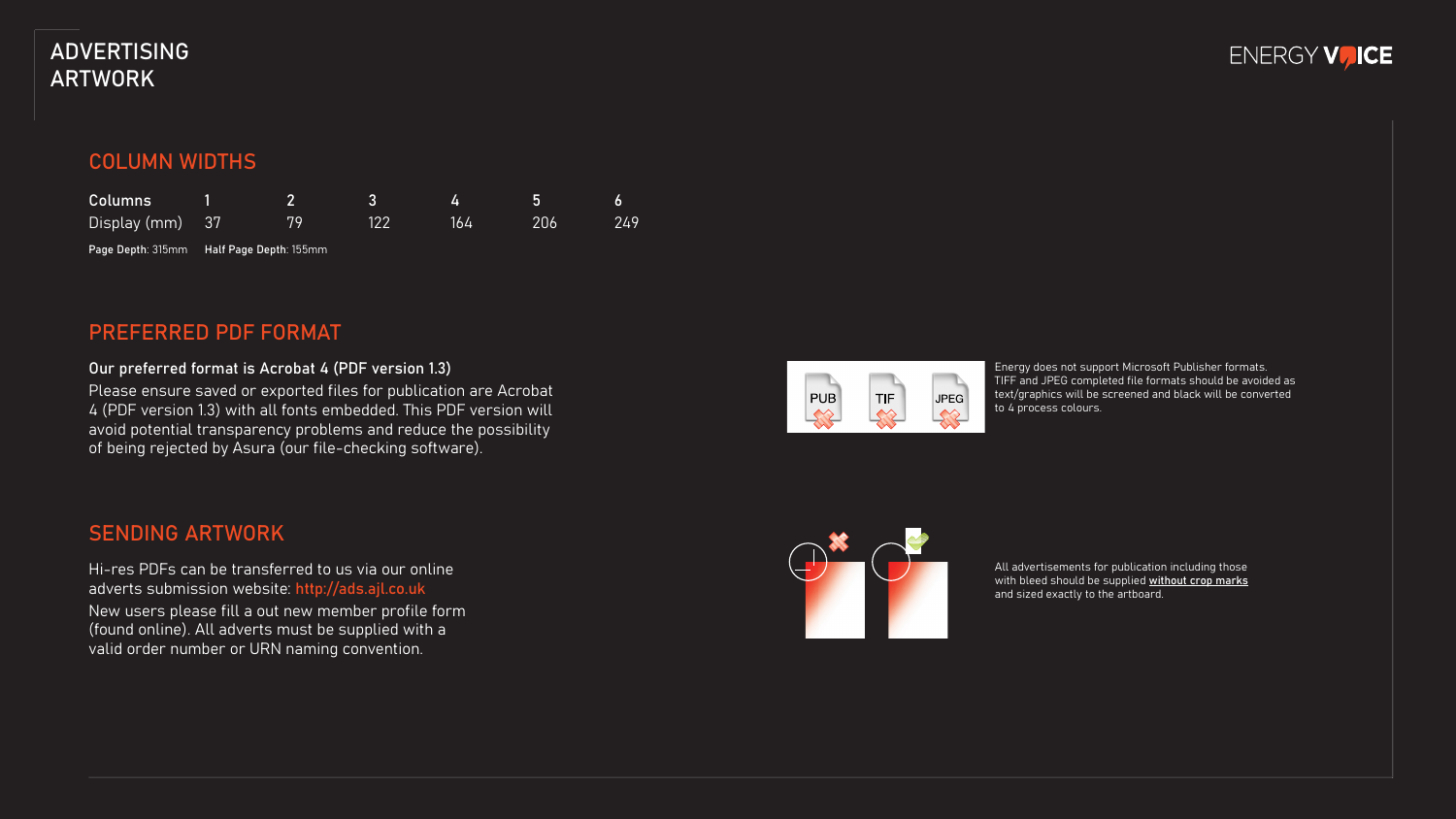# DEADLINES & COLOUR MANAGEMENT

#### DEFINING COLOURS

All colours used with the supplied EPS or PDF advert should be defined as CMYK process colours. Failure to do this is likely to result in advertisements appearing incorrectly. Pantone or spot colours must be converted to CMYK process colours. Avoid using the over-print function unless it is for graphics and text reproduced from 100% black or a percentage of black.

The deadline for receipt of all advertisements is Tuesday at 12 noon the week before publication. Energy Voice is published on the first Monday of every month.

# DOT GAIN & INK COVER

All artwork prepared for DC Thomson publications should be altered to take into account an average of between 18-26% dot gain. The maximum ink cover on our press, where four CMYK colours overlap, should add up to no more than 240%.

#### DEADLINES

### COLOUR MANAGEMENT

**Click here** to download the ICC colour profile for use with Energy Voice.

# ENERGY VUICE

#### SCAN RESOLUTION

Artwork should be scanned at a resolution which reflects both the enlargement or reduction from the original and the output resolution at which we print (120lpi). A basic formula for halftone originals can be used here which is: Scan Resolution = % Magnification (or reduction) of Original x Twice Output Resolution.\*

\*In our case this value would be 240. Pictures should be adjusted as 240dpi. Following this simple formula will help keep the file sizes to the minimum.